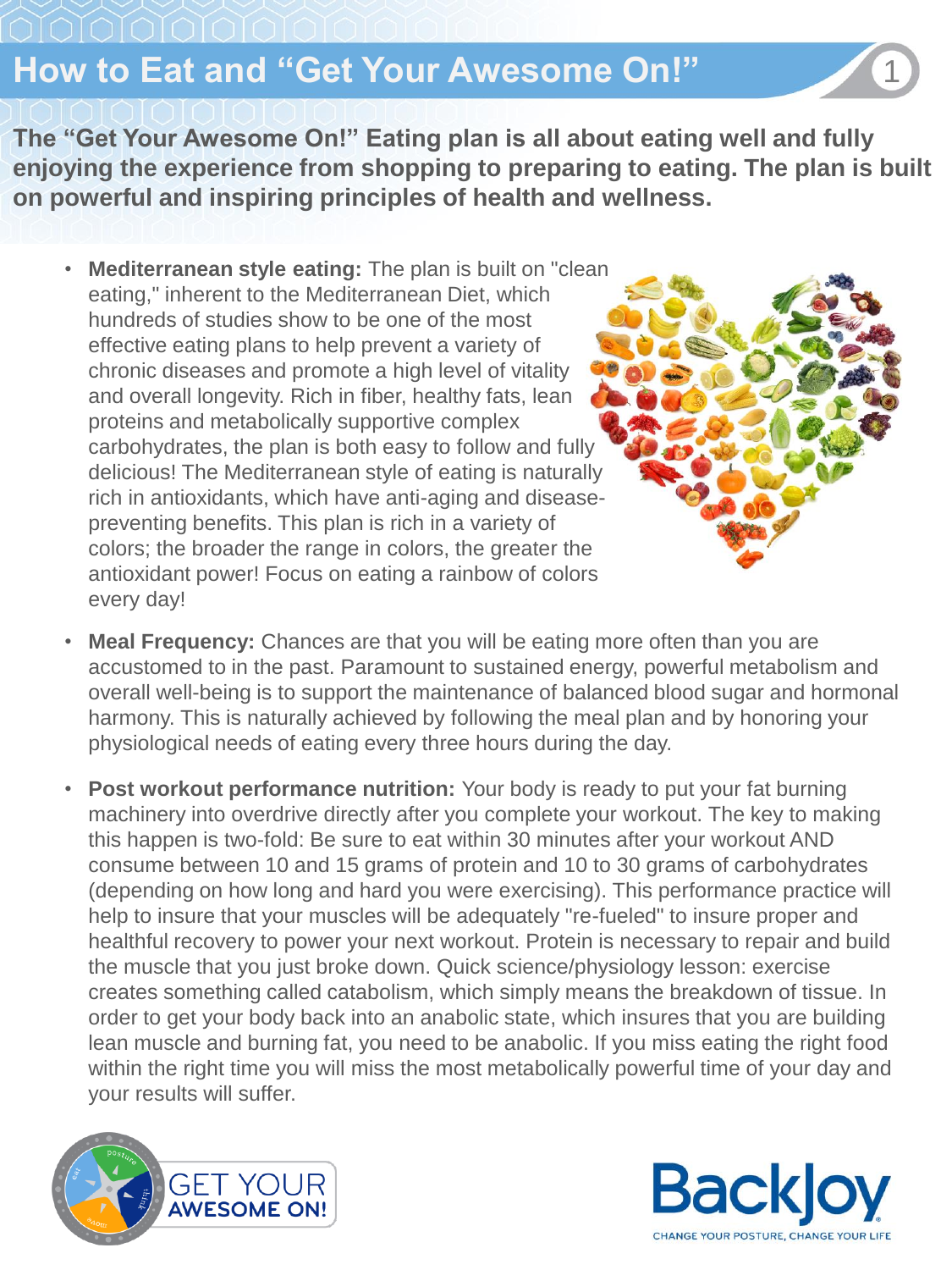- **Promote your natural Growth Hormone:** Human Growth Hormone (HGH) is very powerful. HGH is a natural substance produced by the body. It peaks in our teen years and slowly declines thereafter. With its decline coupled with unhealthy lifestyle habits (high stress, high sugar, lack of exercise, lack of quality sleep, imbalanced eating) we further add insult to injury and literally fast-forward the aging process. The Positivity Plan is built to naturally support healthy hormone balance. Combined with the exercise principles we have outlined, you will help your body to produce GH naturally and support your brain, body and Spirit in thriving no matter what your age!
- One of the keys to success is **remembering to be flexible**. Learning how to eat a whole foods diet is a process of self-discovery. The foods in this plan are more nutrient- and fiber-dense, and thus should be much more satisfying. Occasionally we list after-dinner snack/dessert options. We feel you should limit these "treats" to twice a week. If you love chocolate, for example, you may choose to replace either the afternoon snack or the evening snack with a few squares of dark chocolate. Of course, we don't recommend doing that at night because the caffeine in the chocolate may interfere with your sleep.

# **What you can expect from the "Get Your Awesome On!" eating plan?**

- Expanded health and wellbeing
- Increased energy and vitality
- A more fit physique
- Enjoyment of abundant fresh, delicious food from detailed recipes and menu plans
- Focus, commitment and accountability to gain the health you desire
- Support and encouragement of a group of like minded others
- Tremendous satisfaction

# **Preferred Foods**

Each day what we choose to eat is the key to how we look and feel. What we consume is essential to the prevention (or risk) of type 2 diabetes, heart disease, metabolic syndrome, obesity and even certain cancers. Whenever we embark on a new adventure, we do our best to prepare ourselves for the journey. The Positivity plan may (or may not) be a radical shift from your current routine. Get in the habit of planning your days and your meals in advance so that you decrease the possibility of added stress in the mornings and prevent extra trips to the grocery store.

If you are doing this plan as an individual (meaning, you are cooking for one and not as a couple or family), most recipes can be cut in half and one portion saved for lunch or dinner



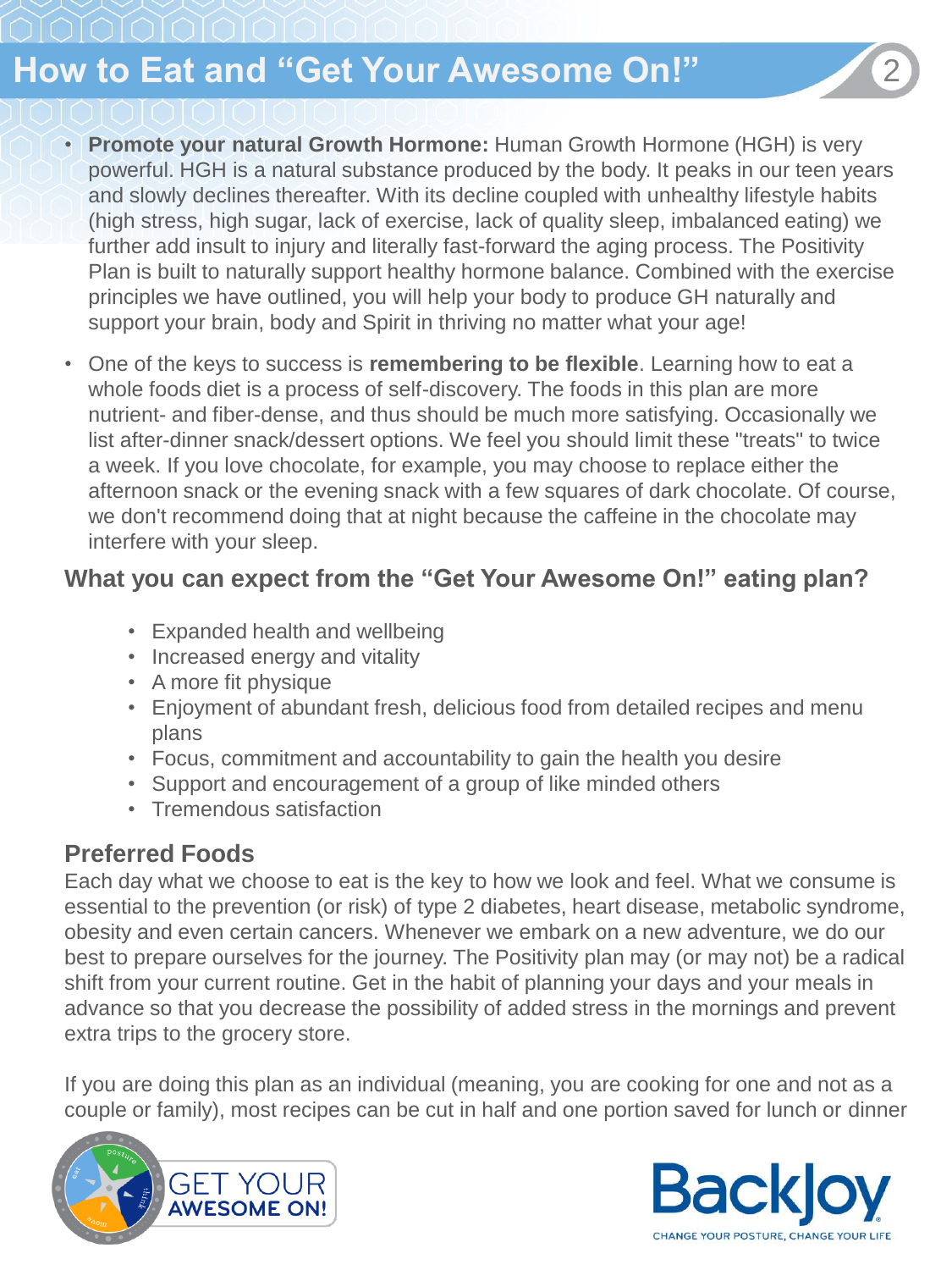the following day. If there is a day when you simply do not like the vegetable or meal of suggestion, feel free to substitute according to our lists of preferred vegetables and fruits or just a pick a meal from another day that works better for you.

Now for a list of the preferred foods (most grain and legume amounts implied are for cooked (not dry) products). In most cases we have listed what one serving looks like. The exception would be eggs, which will vary according to individual taste and recipes prepared. We recommend no more than an average of 10 eggs/week.

| Carbohydrate                          | Protein (4 ounces unless otherwise  | Fat                  |
|---------------------------------------|-------------------------------------|----------------------|
|                                       | noted)                              |                      |
| Sweet Potatoes (1/2 cup)              | Chicken or Turkey Breast            | Olive Oil            |
| <b>Brown Rice or Wild Rice</b>        | Lean Free Range Beef                | Coconut Oil          |
| Oats (non instant) (1 cup)            | <b>Wild Salmon</b>                  | Avocado              |
| Quinoa (1/2 cup)                      | Buffalo                             | Flaxseed oil and     |
|                                       |                                     | seeds                |
| Barley (1/2 cup)                      | Eggs - Preferably omega-3 eggs      | Hempseeds            |
| Beans and Legumes:                    | Lowfat Cottage Cheese               | Nuts and Seeds:      |
| Black beans, Garbanzo beans, Lima     |                                     | Almonds, Walnuts,    |
| Beans, Pinto beans, Unsalted peanuts, |                                     | Macadamia nuts,      |
| Adzuki beans, Navy beans, Soy beans   |                                     | Pecans, Pistachios,  |
| (all 1/2 cup), Lentils (1/4 cup)      |                                     | Pine nuts (% cup)    |
| Apple (1 medium)                      | Alaskan/Pacific Halibut             | Canola Oil - limited |
| Pear (1 medium)                       | Alaskan/Pacific wild Salmon         |                      |
| Berries (1 cup)                       | Scallops                            |                      |
| <b>Unlimited Greens</b>               | Lean cuts of pork or ham            |                      |
| Broccoli (1 cup)                      | Skim cheeses 1 ounce                |                      |
| Cauliflower (1 cup)                   | Chunk light Tuna (water packed)     |                      |
| Carrots                               | Whey, Brown Rice, Hemp, Pea         |                      |
|                                       | Protein powder (2 T)                |                      |
| Zucchini (1 cup)                      | Tofu or tempeh                      |                      |
| Plain lowfat or nonfat yogurt         | Edamame 1/2 cup                     |                      |
| Asparagus (1 cup)                     | Organic Milk, skim, 1%, 2%) 1 cup   |                      |
| <b>Hummus</b>                         | Plain Greek-style yogurt 4-6 ounces |                      |
| Grapefruit (1/2 medium)               | Alaskan Cod                         |                      |
| Pitted Prunes (6)                     | Arctic char                         |                      |
| Kale (1 cup cooked/ 2 cups raw)       | <b>Rainbow Trout</b>                |                      |
| Eggplant (1 cup)                      | <b>Mussels</b>                      |                      |
| Bell Peppers (1 cup, cooked or raw)   |                                     |                      |
| Mango (1/2 medium)                    |                                     |                      |
| Cherries (10 large)                   |                                     |                      |
| Whole grain pasta (1 cup cooked)      |                                     |                      |
| Spinach (1 cup cooked; 2 cups raw)    |                                     |                      |
| Artichoke                             |                                     |                      |



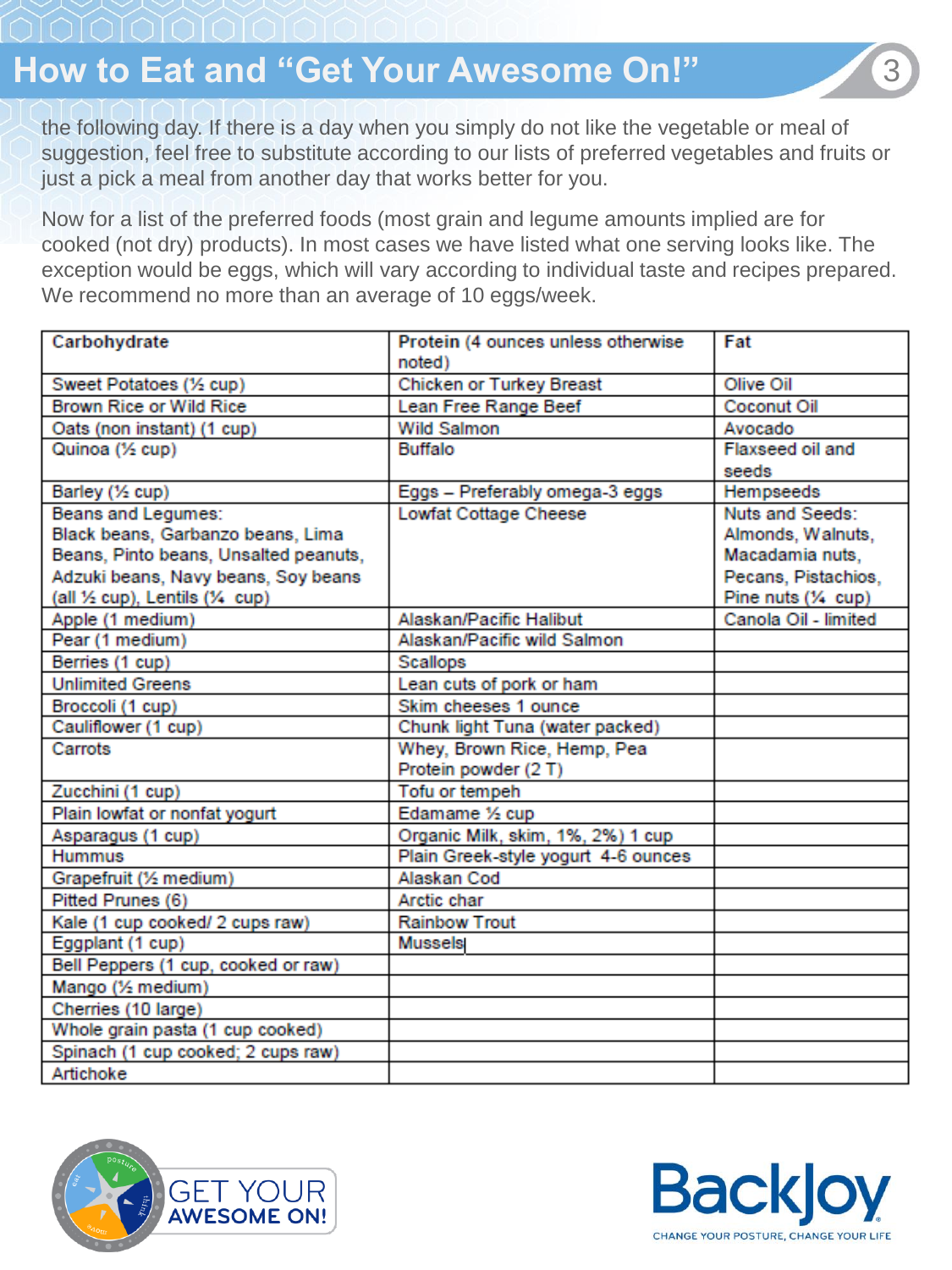### **Snacks**

To keep your appetite in check, make sure those 100 to 200 snack calories contains a bit of protein, fiber, and fat, along with some carbohydrate. These kinds of balanced snacks -- like peanut butter on an apple, for example, or a string cheese with a pear -- will satisfy your appetite as well as help reduce the amount of food you'll eat at the meal that follows. Note, 1 nut is approximately 7 to 9 calories, so if you are eating large handfuls of nuts, the calories will add up quickly. Again, be mindful of portions.

In between your meals, which will roughly hover around 300 to 400 calories (x 3=900 calories) will be 2 snacks. Aim for about 200 calories for each snack. Besides grab and go snack bars (read labels if you are eating many of these and beware of hidden ingredients like high fructose corn syrup and partially hydrogenated oils) here are some other whole food options:

### **100 +/– calorie snacks:**

- 1 piece string cheese
- 1 cup grapes
- 1 cup strawberries
- 1 large apple
- 10 baby carrots with ¼ cup hummus
- An orange and 5 or 6 almonds
- 10 cashew nuts
- 10 almonds
- 2 ounces of lean roast beef or turkey Half a small avocado
- 1 hard boiled egg, ½ sliced cucumber
- $\frac{1}{4}$  cup brown rice with 1 fresh tomato and  $\frac{1}{2}$  ounce hard cheese
- 4 mini rice cakes with 2 tablespoons low-fat cottage cheese
- 3 ounces low-fat cottage cheese and 3 whole-wheat crackers
- ¼ cup fat-free ranch dressing with mixed raw veggies
- 1 small baked potato with  $\frac{1}{2}$  cup salsa and 2 tablespoons of fat-free sour cream

1/3 cup of unsweetened applesauce with 1 slice of whole-wheat toast, cut into 4 strips for dunking

A 5-ounce tossed salad with lettuce, tomato, cucumber and ¼ cup fat-free dressing 10 ounces coconut water

¾ cup cooked edamame

Nonfat or soy latte (no flavor syrups or sugar added)





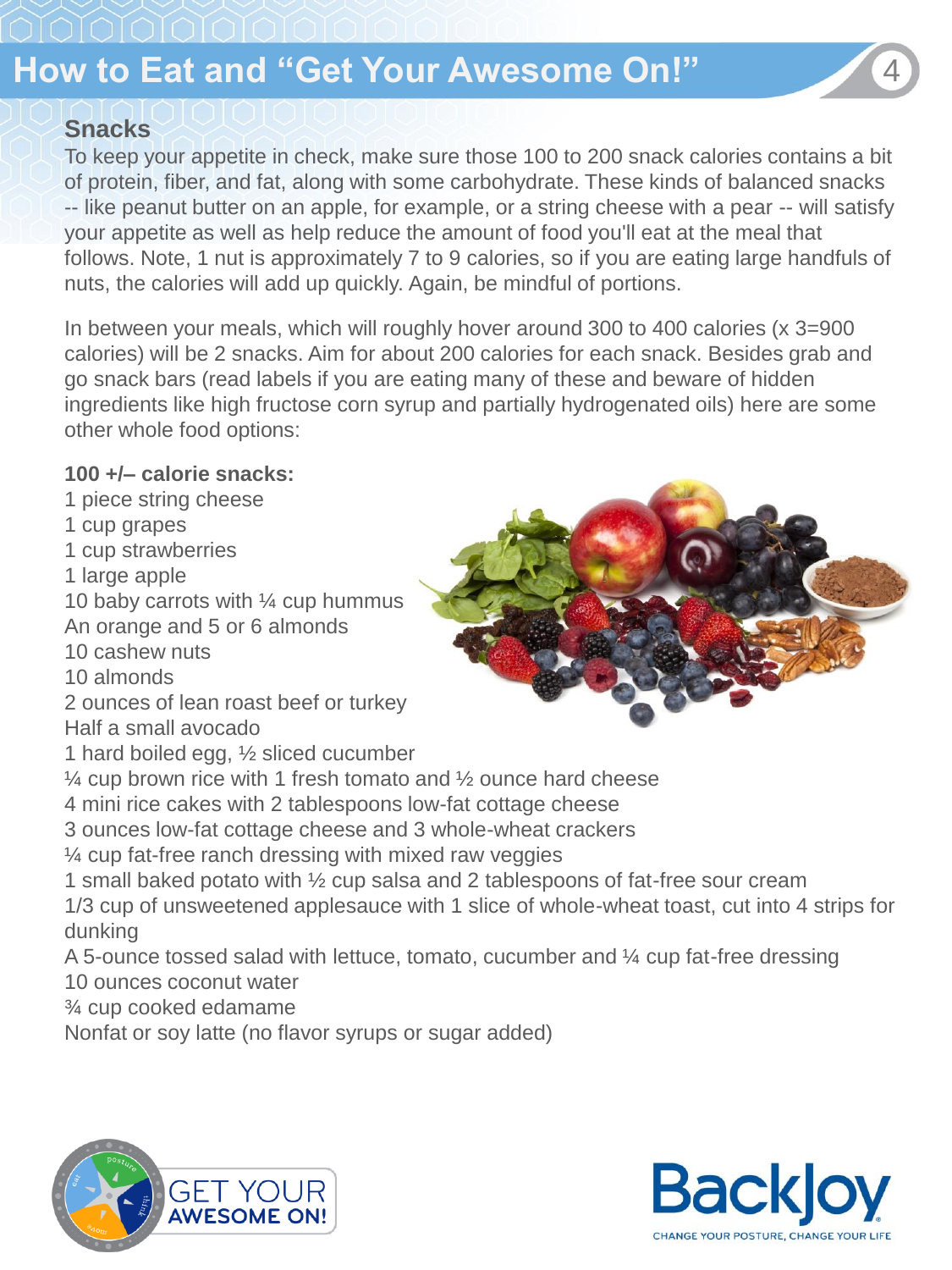# **How to Eat and "Get Your Awesome On!"**

### **200 +/– calorie snacks:**

25 almonds

 $\frac{3}{4}$  cup strawberries with  $\frac{1}{2}$  cup nonfat cottage cheese

4 ounces grilled chicken

Turkey and cheese roll-ups (144 calories) Cut one part-skim mozzarella cheese stick in half lengthwise. Roll about 1 ounce of sliced roasted turkey breast around half of a part skim mozzarella cheese stick and repeat with the remaining cheese and turkey to make a total of two roll-ups.

3 ounces deli turkey slices with an ounce of lowfat cheddar cheese

1 apple with 1 tablespoon plus one teaspoon peanut butter or almond butter

2 tablespoons hummus with 6 raw or whole grain crackers

 $\frac{1}{2}$  cup slow cooked oatmeal with  $\frac{1}{2}$  cup nonfat milk

6 whole wheat or multi-seed gluten-free crackers with two teaspoons of peanut butter (or any nut butter)

½ baked sweet potato

1 whole wheat nglish muffin with 1 hard boiled egg, sliced tomato, lettuce and onion

1 small (4 in. diameter) whole wheat pita with ¼ cup babaganoush

2 ounces shrimp cocktail with ¼ avocado and 1 tablespoon cocktail sauce

# **Portion Control**

Portion control is essential during all phases of the program and again, for the rest of your life. We recommend picking up a small kitchen scale that you can find at most grocery stores.

- 3 to 4 ounces of meat, poultry, or fish are about the size of a women's palm, or a deck of playing cards (or a cassette tape)
- An ounce of nuts (25 peanuts, 17 almonds, 5 walnuts)
- 1 cup of milk, yogurt or chopped fresh greens is about the size of a small hand holding a tennis ball



• An ounce of cheese is about the size of your thumb (or 4 dice)



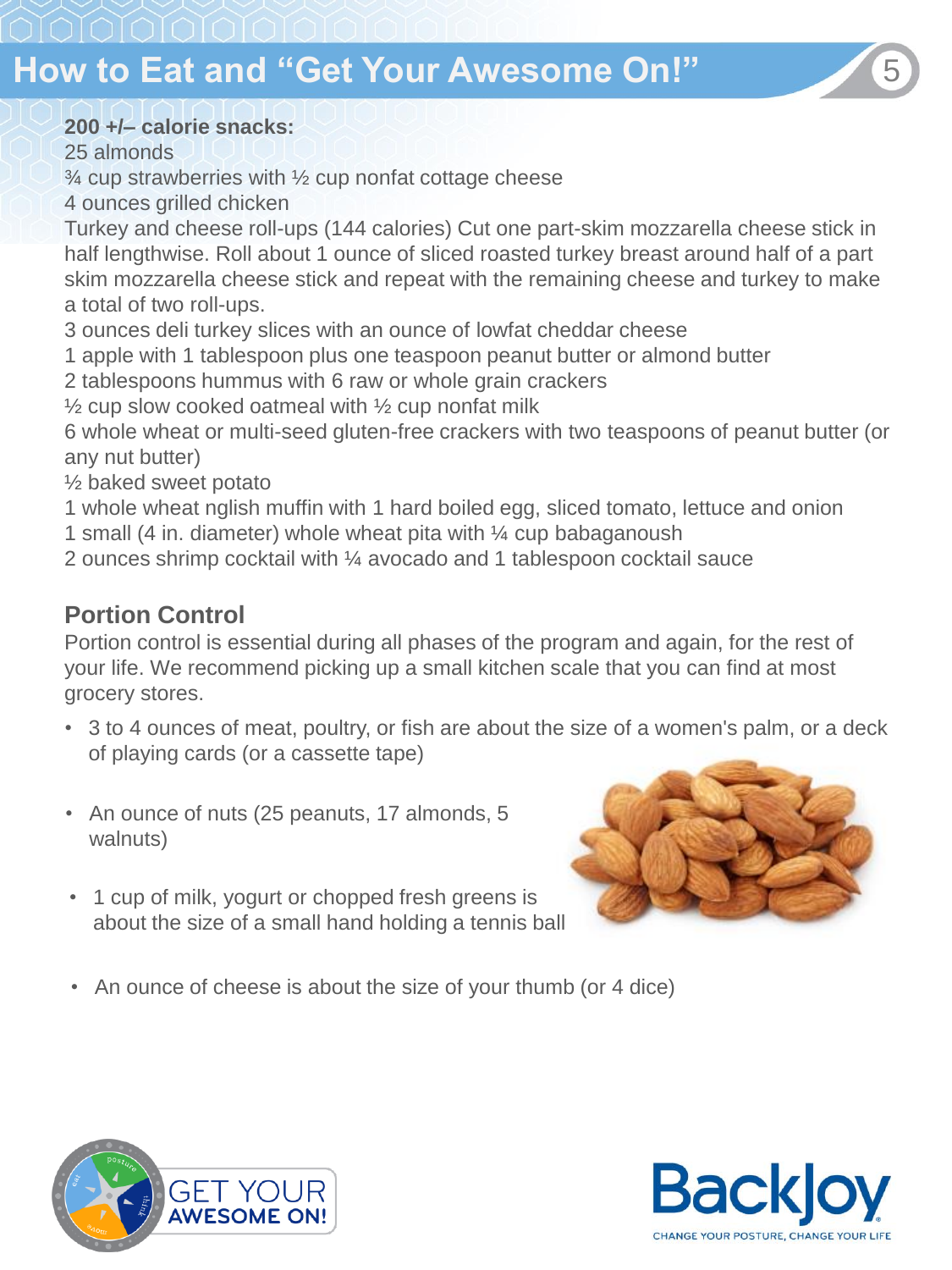### **Glossary**

Agave or agave nectar (or syrup) is a sweet substance, similar in taste and texture as honey, just a little sweeter with a thinner consistency. Agave nectar is made up primarily of glucose and fructose and is considered a lower glycemic sweetener. It is a great honey substitute for vegans, but due to the high fructose content, it may not be good for those with metabolic syndrome or diabetes.

*Amaranth* is a gluten-free seed grain raised around the world, primarily in Asia, North and South America. Amaranth is high in complete protein, especially the amino acid lysine. Amaranth has a nutty flavor and is great cooked up as a breakfast cereal or side dish and the flour makes a great addition to any gluten-free baking mix.

*Antioxidants* are chemical substances that help protect the body from the adverse effects of oxygen. While it is true that oxygen is an essential energy source for our cells, unstable oxygen can actually be toxic and damaging to our bodies. Unstable oxygen is what we have in free radicals. Free radicals are formed as a result of factors like excess exposure to the sun, cigarette smoke and air pollution, excess alcohol, and even x-rays. Free radicals can damage the body's cells and DNA, and interrupt the normal ability to reproduce healthy cells. Antioxidants fight back against free radical damage, which is why they are essential for almost everyone. We can find antioxidants within the body or we can find them in the foods we eat or supplements we take. Green tea is one example a beverage that contains naturally occurring antioxidants.

**Curry** is best classified as a variety of spices that often includes curry leaves, turmeric, coriander, cumin, and red pepper – but the combination of spices can vary considerably depending on the type of cuisine. Curry powder is available commercially, as is curry paste. The bright yellow color of curry powder is due to turmeric, which is known as a powerful anti-inflammatory agent.

*Edamame* is soybeans, still in their pods. They are usually boiled or steamed before eating and sprinkled lightly with sea salt. Edamame is found in most grocery stores and Asian markets in the frozen food section. It may also be found near the prepared food section, especially if the grocer offers sushi.

*Essential Fatty Acids (EFAs)* are necessary fats that humans cannot synthesize, and must be obtained through diet. EFAs are long-chain polyunsaturated fatty acids derived from linolenic, linoleic, and oleic acids. EFAs support the cardiovascular, reproductive, immune, and nervous systems. Flaxseed oil has the highest linolenic content of any food. Flaxseeds, flaxseed meal, hempseed oil, hempseeds, walnuts, pumpkin seeds, Brazil nuts, sesame seeds, avocados, some dark leafy green vegetables (kale, spinach,



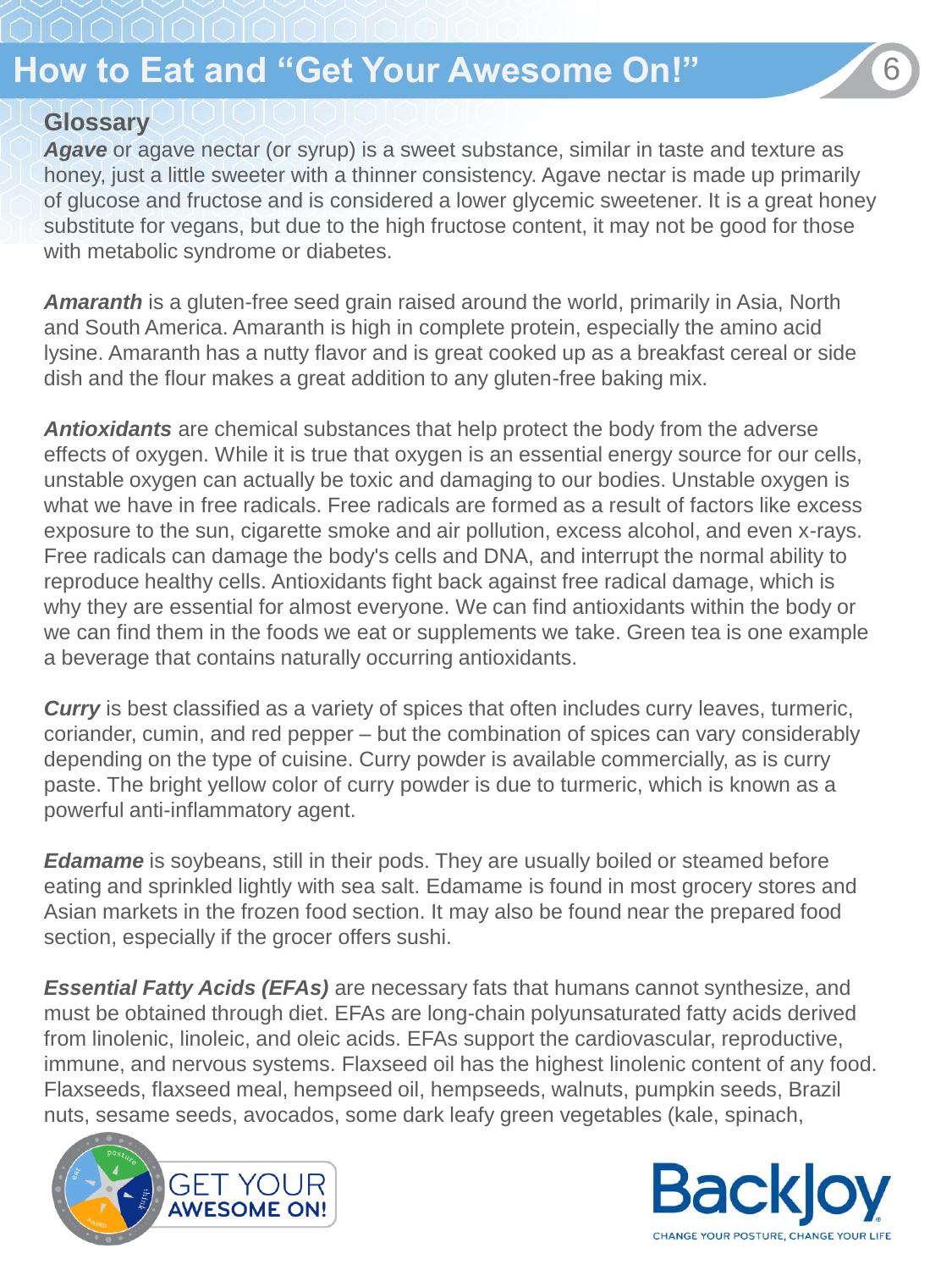purslane, mustard greens, collards, etc.), canola oil (cold-pressed and unrefined), soybean oil, wheat germ oil, salmon, mackerel, sardines, anchovies, albacore tuna, are all examples of foods containing EFAs.

**Fiber** is a type of carbohydrate that moves through the digestive tract basically unchanged. Fiber helps us feel more full and more satisfied because it slows digestion and absorption so that sugar (glucose) enters the bloodstream more slowly. There are two main types of fiber, soluble and insoluble. Soluble fiber dissolves in water and has a positive effect in the body including lowering bad cholesterol and blood sugar levels. Insoluble fiber cannot be dissolved in water and helps with regularity/elimination. Adults would do well to eat at least 28 grams of fiber daily.

*Free range* is a marketing term used to describe a method of raising livestock where the animals are permitted to roam freely as opposed to being contained. It may also imply other meanings including grass fed, humanely raised, or pasture raised. It is assumed that free range meats and eggs come from animals allowed to graze on grasses, rather than corn fed.

*Gluten* is a starchy wheat protein, made from the proteins gliadin and glutenin, present in many grass grains including wheat, rye, barley, kamut, and spelt. It is estimated that approximately 1% of the United States population has an adverse immune (autoimmune) response to gluten, labeled celiac disease. When individuals with celiac disease eat foods that contain gluten, damage can occur in the small intestine. This can then lead to malabsorption of essential vitamins, minerals, and other nutrients, which then can cause other health problems.

*Glycemic Index* (GI) is a ranking (0 to 100) of foods according to their effect on blood glucose levels. High GI foods (ranking of 70 and above) are quickly digested and can result in wacky blood sugar fluctuations. Low GI foods (55 and under) are digested and absorbed more slowly and have been shown to be beneficial to people with both type 1 and type 2 diabetes. Low GI foods also help with weight management and appetite control. Examples of low GI foods include dark green leafy vegetables (broccoli, cabbage, lettuce, kale), onions, carrots, peas, cherries, plums, grapefruit, peaches, apples, pears, coconut, grapes, berries, whole milk, yogurt, legumes, brown rice, wheat tortillas, buckwheat, new potatoes, sweet potatoes, whole grain pasta, rolled oats, oat bran, nuts, and seeds.

**Greek-Style Yogurt** is a thicker, creamier, richer style of yogurt that has higher protein content than most regular style yogurts.



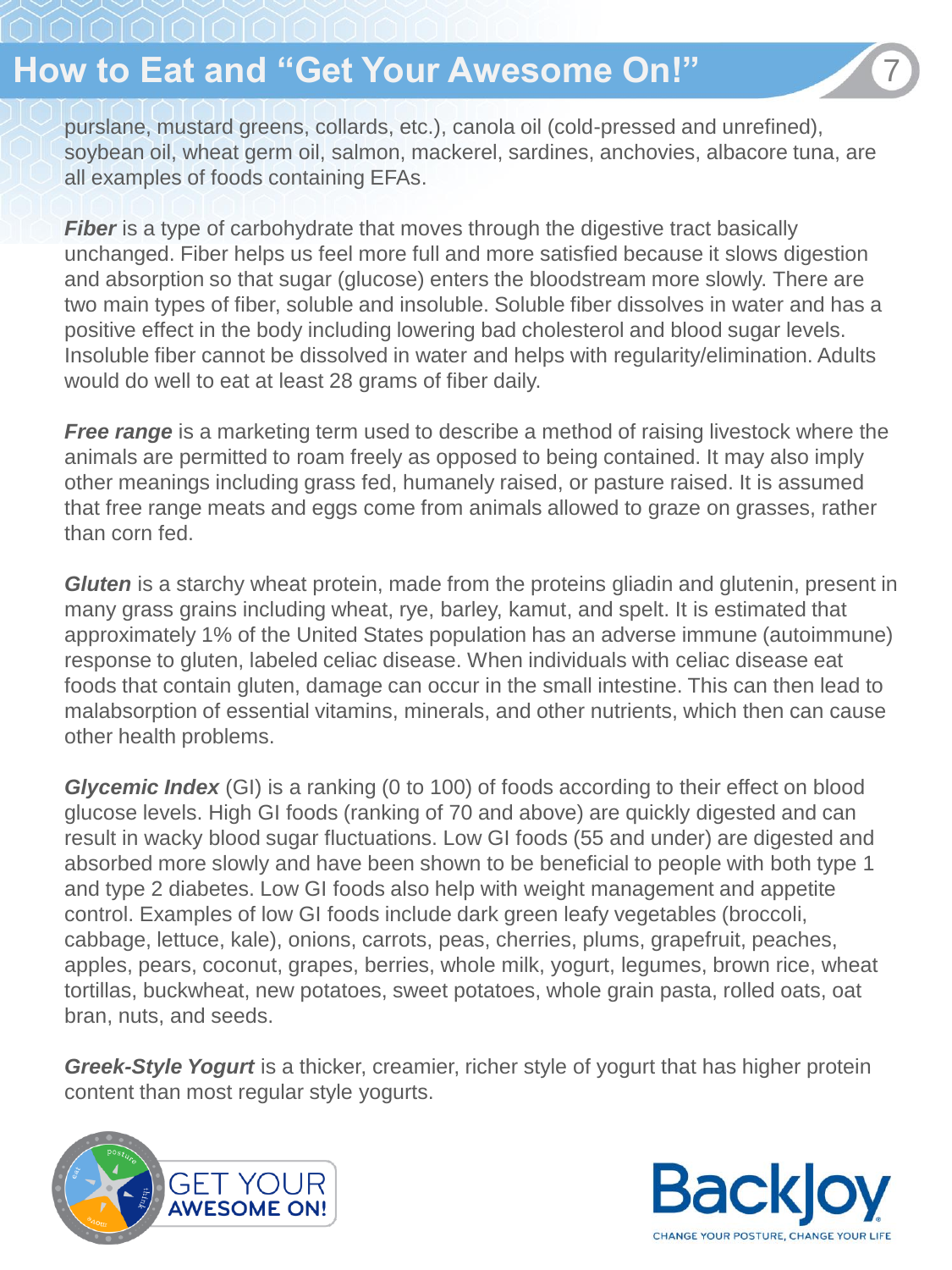*Greens or Powdered Greens* are generally a powdered form of phytonutrients made from foods like fruits, vegetables, seaweeds, herbs, and/or grasses. Nutritional information and taste can vary considerably between greens products. Look for greens that do not contain artificial sweeteners, colors, or flavoring agents.

*High Fructose Corn Syrup* (HFCS) is a sweetener to avoid. It is a highly refined sugar that the body doesn't metabolize very well. HFCS is added to a wide array of foods ranging from sweets to condiments. It has been linked to increased rates of obesity. HFCS is made by milling corn to produce corn starch, which is made into corn syrup, which is roughly total glucose, and then changing the glucose into fructose through an additional process. It is often added to foods you wouldn't suspect, so please read labels.

*Phytonutrients* are chemical-like compounds found in plants that have shown promise in disease prevention. They can be further classified into different antioxidant groupings including flavonoids, carotenoids, isoflavones, lignans, saponins, and indoles.

**Polyphenols** are chemical compounds found in certain foods that may be beneficial to our health. Polyphenols have antioxidant activity that may help reduce the risk of heart disease and certain cancers. Food sources include tea, red wine and grapes, berries, cocoa, walnuts, pomegranates, peanuts, prunes, raisins, blueberries, kale, strawberries, spinach, raspberries, Brussels sprouts, plums, broccoli, beets, oranges, red grapes, red bell peppers, cherries.

*Whey Protein Powder* is typically available in/as three major forms: concentrate, isolate, and hydrolysate. It is a very well digested protein. Whey protein concentrate contains a fairly low level of fat and cholesterol, lactose, carbohydrate, and can fluctuate considerably in protein content. Whey protein isolate has typically had the fat and lactose removed. Isolates have a higher percentage of protein by weight. Whey protein hydrolysates are the most easily absorbed and least allergenic varieties of whey protein. Both whey protein concentrate and isolate have a milky flavor, while the hydrolysate form has a more bitter taste.

Whey protein contains branched chain amino acids (BCAAs), which are used to build and fuel muscles. Whey protein contains amino acids like cysteine and glutamine, which can be used to synthesize glutathione in the body. Glutathione is a powerful antioxidant that may help protect against certain types of cancer.

Soy protein is a popular protein choice among vegans. Soy protein isolate comes from defatted soy flour which has had most of the non-protein components, fats and